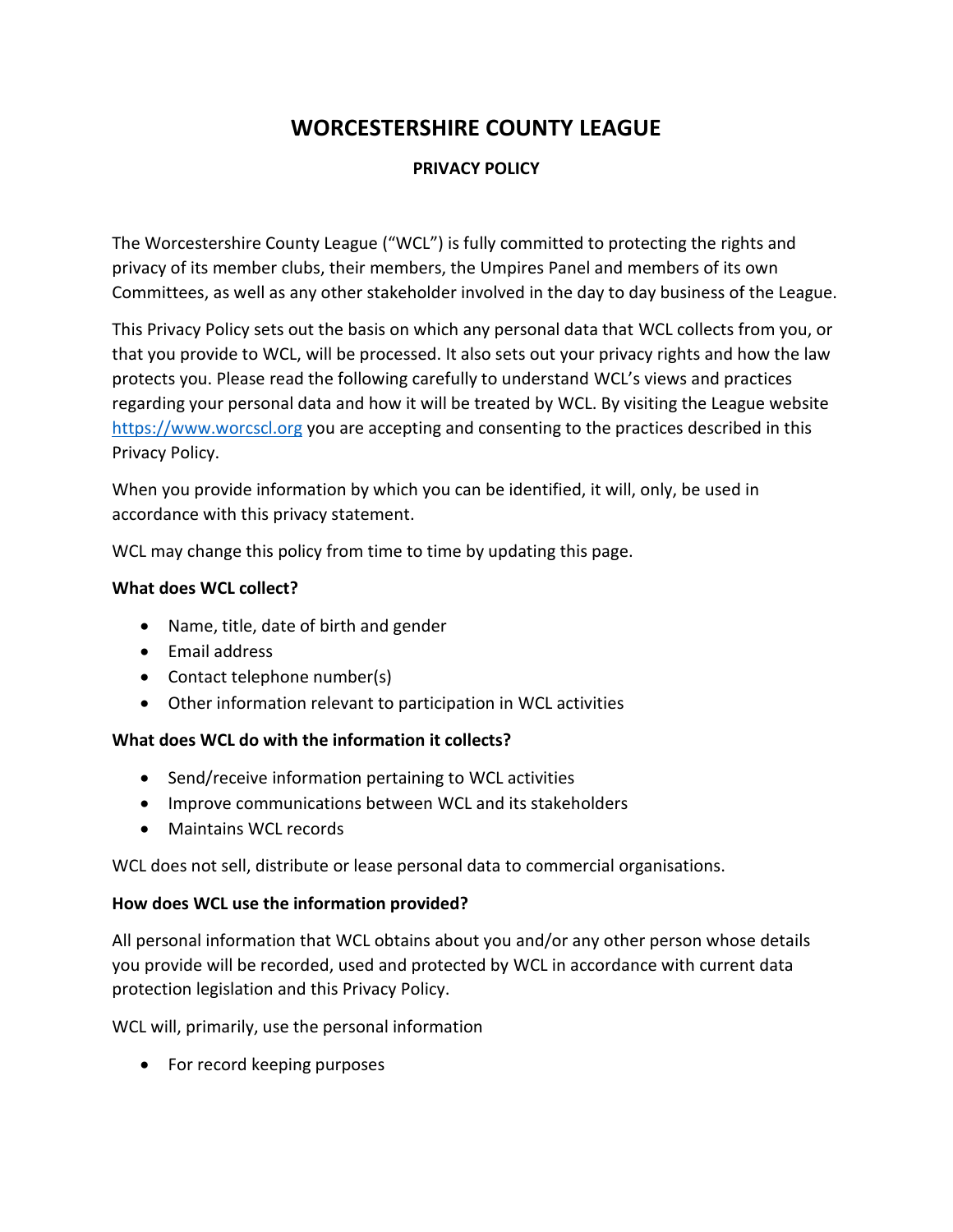- For registration and general administration (including verification, vetting and security checking)
- To ensure appropriate communications are distributed/received between WCL, its member clubs and other stakeholders

## **Disclosing your personal information**

Some limited information may be shared with other stakeholders in Cricket, such as ECB, County Cricket Boards and other competition organisers so they can maintain appropriate records and assist WCL in administering and organising cricket fixtures.

# **Children**

WCL does not knowingly collect data relating to children without the knowledge of their parent or guardian.

# **Information about other people**

If you provide information about any other person other than yourself, you must ensure that they understand how their information will be used and that you are authorised to disclose it to WCL, and to consent to its use on their behalf, before doing so.

# **Data Security**

WCL is committed to ensuring that your information is secure. To prevent unauthorised access or disclosure, WCL has suitable procedures in place to safeguard and secure the information collected. In addition, WCL limits access to your personal data to those parties who have a business need to know. They will only process your personal data on the instructions of the Data Controller and they are subject to a duty of confidentiality. Where WCL has given you a password which enables you to access a certain area of the website, you are responsible for keeping this password confidential and you are requested not to share this password with anyone. Once WCL has received your information, strict procedures and security features will be used to prevent unauthorised access. Procedures have been put in place to deal with any suspected personal data breach and WCL will notify you and any applicable regulator of a breach where it is legally required to do so.

## **Data Retention**

WCL will only retain your personal data for as long as necessary to fulfil the purposes that it was collected, including for the purposes of satisfying any legal, accounting or reporting requirements. To determine the appropriate retention period for personal data, WCL considers the amount, nature and sensitivity of the personal data, the potential risk of harm from unauthorised use or disclosure of your personal data, the purposes for which your personal data is processed by WCL, whether those purposes can be achieved by other means and the applicable legal requirements.